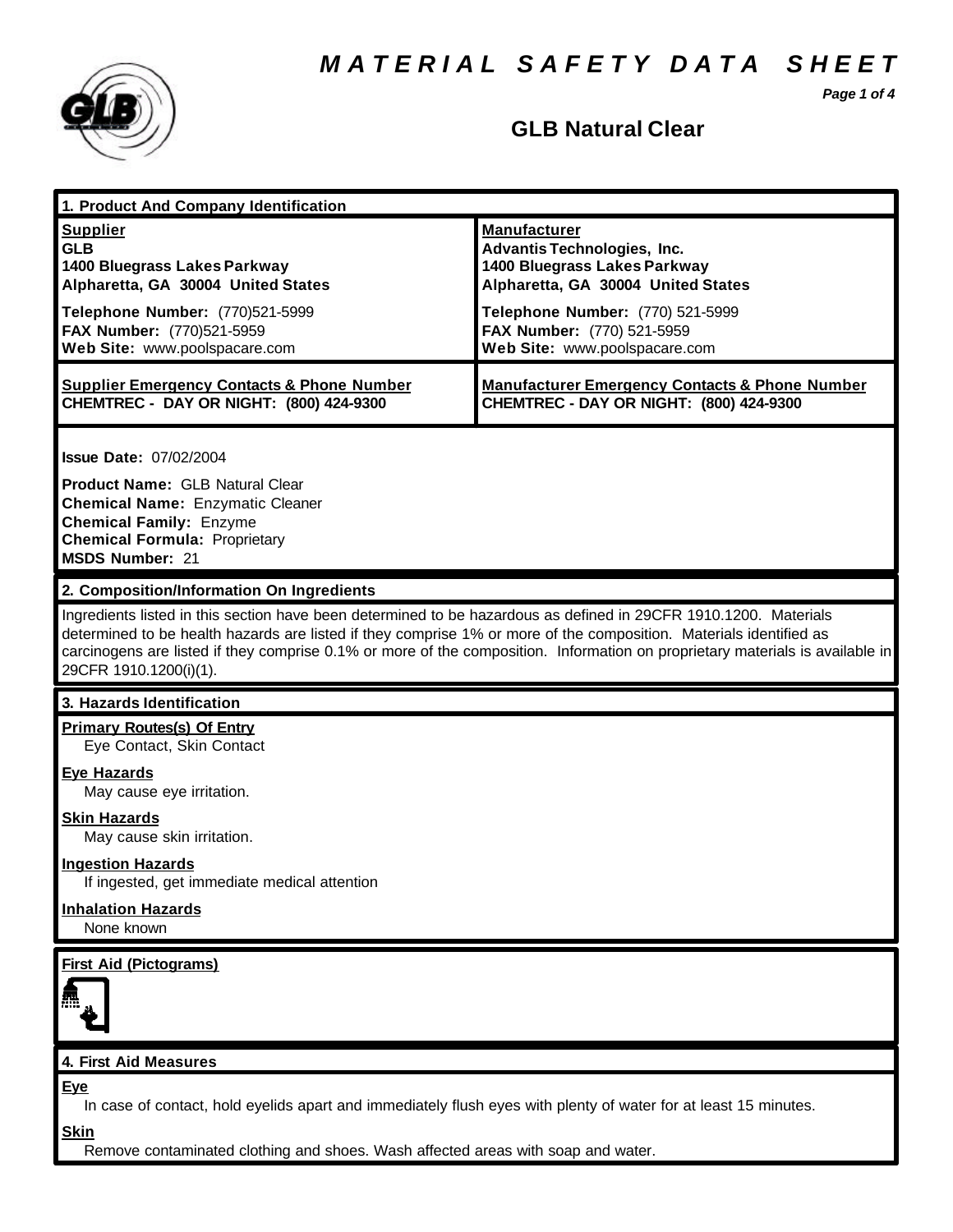# *M A T E R I A L S A F E T Y D A T A S H E E T Page 2 of 4*

### **GLB Natural Clear**

**4. First Aid Measures - Continued** DO NOT INDUCE VOMITING. Drink large amounts of water. Contact a physician or poison control. No known hazard **Fire Fighting (Pictograms) 5. Fire Fighting Measures Flash Point:** n/a °F **Extinguishing Media** Use the appropriate extinguishing media for the surrounding fire. **Fire Fighting Instructions** Firefighters should wear self-contained breathing apparatus and full protective gear.

#### **6. Accidental Release Measures**

Clean up spill immediately. Contain and/or absorb spill with inert material (e.g. sand, vermiculite).

#### **7. Handling And Storage**

**Ingestion**

**Inhalation**

#### **Handling And Storage Precautions**

Keep out of reach of children. Store material in a cool and dry place.

#### **Storage Precautions**

Keep out of reach of children. Store in a cool dry place.

#### **Work/Hygienic Practices**

Use safe chemical handling procedures suitable for the hazards presented by this material.

#### **Protective Clothing (Pictograms)**



#### **8. Exposure Controls/Personal Protection**

#### **Engineering Controls**

Local exhaust acceptable. Special exhaust not required

#### **Eye/Face Protection**

Safety glasses with side shields or goggles.

#### **Skin Protection**

Chemical-resistant gloves.

#### **Respiratory Protection**

None normally required.

#### **9. Physical And Chemical Properties**

**Appearance**

Clear yellow liquid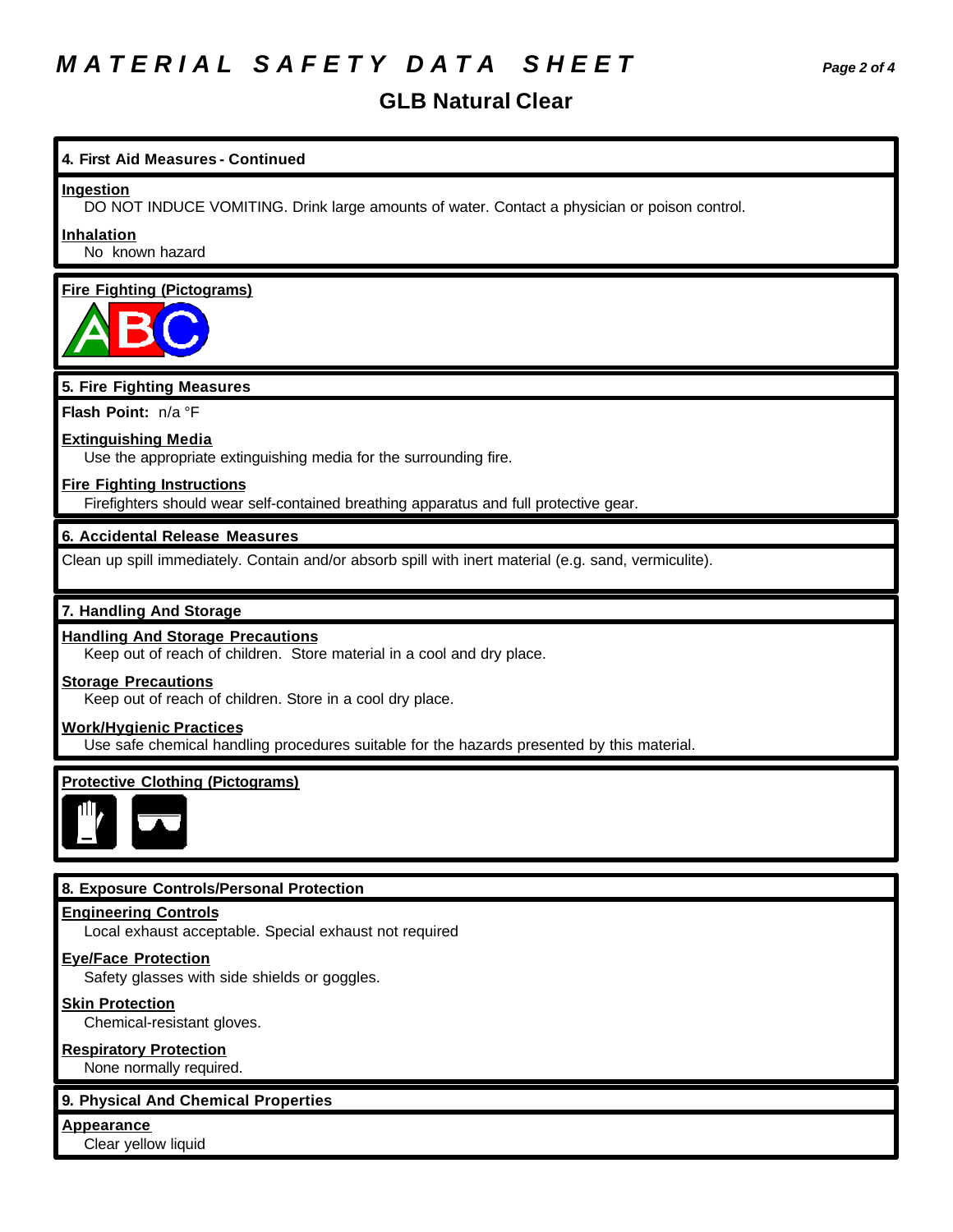## **GLB Natural Clear**

| 9. Physical And Chemical Properties - Continued                                                                                                                                                                                                                                                                                          |
|------------------------------------------------------------------------------------------------------------------------------------------------------------------------------------------------------------------------------------------------------------------------------------------------------------------------------------------|
| Odor<br>Floral                                                                                                                                                                                                                                                                                                                           |
| <b>Chemical Type: Mixture</b><br><b>Physical State: Liquid</b><br>Melting Point: NOT DETERMINED °F<br>Boiling Point: 212 °F<br>Specific Gravity: 0.99-1.1<br><b>Percent Volitales: Nil</b><br>Packing Density: NOT DETERMINED<br>Vapor Pressure: NOT DETERMINED<br>Vapor Density: >AIR<br>pH Factor: 6-8<br>Solubility: SOLUBLE IN WATER |
| 10. Stability And Reactivity                                                                                                                                                                                                                                                                                                             |
| <b>Stability: Stable</b><br>Hazardous Polymerization: Will not occur                                                                                                                                                                                                                                                                     |
| <b>Conditions To Avoid (Stability)</b><br>None Known                                                                                                                                                                                                                                                                                     |
| <b>Incompatible Materials</b><br>None known                                                                                                                                                                                                                                                                                              |
|                                                                                                                                                                                                                                                                                                                                          |
| 11. Toxicological Information                                                                                                                                                                                                                                                                                                            |
| No Data Available                                                                                                                                                                                                                                                                                                                        |
| 12. Ecological Information                                                                                                                                                                                                                                                                                                               |
| No Data Available                                                                                                                                                                                                                                                                                                                        |
| 13. Disposal Considerations                                                                                                                                                                                                                                                                                                              |
| Dispose in accordance with applicable federal, state and local government regulations.                                                                                                                                                                                                                                                   |
| 14. Transport Information                                                                                                                                                                                                                                                                                                                |
| <b>Proper Shipping Name</b><br><b>NON REGULATED</b>                                                                                                                                                                                                                                                                                      |
| <b>Hazard Class</b><br><b>NON REGULATED</b>                                                                                                                                                                                                                                                                                              |
| <b>DOT Identification Number</b><br><b>NONE</b>                                                                                                                                                                                                                                                                                          |
| <b>DOT Shipping Label</b><br><b>NOT ASSIGNED</b>                                                                                                                                                                                                                                                                                         |
| 15. Regulatory Information                                                                                                                                                                                                                                                                                                               |

Class D, Div 2b - Poisonous or Infectious Material: other toxic effects